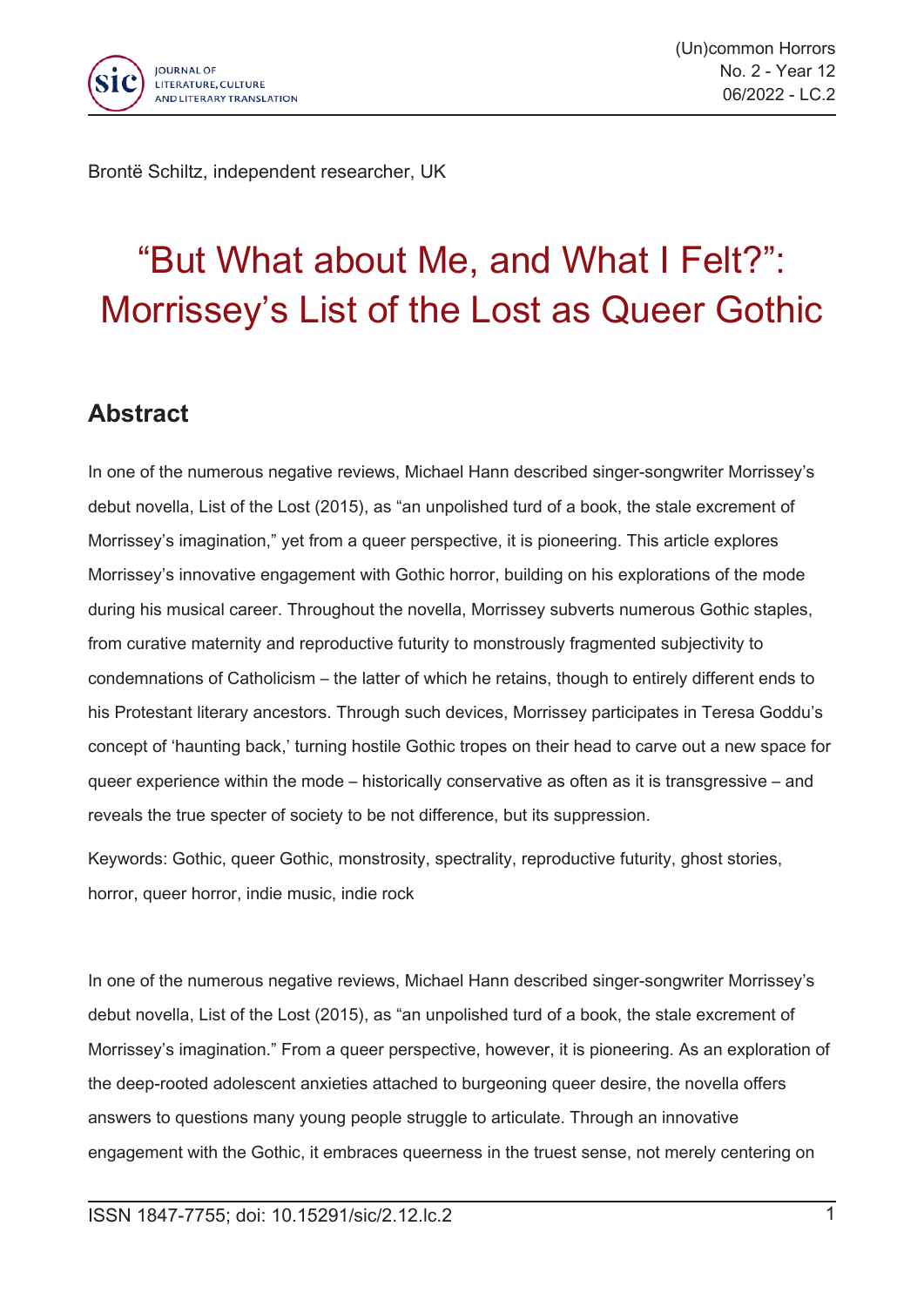

gay characters and their experiences but suggesting strategies of thoroughly rejecting heteronormative expectations. Read through this lens, the novella is worthy of far greater critical attention than it was granted on its release.

William Hughes and Andrew Smith argue that "Gothic has, in a sense, always been 'queer'" (1). Delving deeper into this assertion, George Haggerty posits that

*lift* is no mere coincidence that the cult of gothic fiction reached its apex at the very moment when *gender and sexuality were beginning to be codified for modern culture… Gothic fiction offered the one semirespectable area of literary endeavor in which modes of sexual and social transgression were discursively addressed on <sup>a</sup> regular basis [and therefore] itself helped shape thinking about sexual matters – theories of sexuality, as it were. (2-3)*

Dale Townshend adds that "[i]f contemporary popular culture is anything to go by, the Gothic is more in need of <sup>a</sup> straightening out than <sup>a</sup> queering up" – but proceeds to note "queer monstrosities," "cinema's long-term exploitation of the monstrous queer," "queer terrors," and "spine-chilling queerness" (11-12). As such terms imply, Townshend acknowledges that "queerness in early Gothic is consistently bound up in the problems of negative representation" (27). Similarly, Ellis Hanson argues that "the Gothic often reproduces the conventional paranoid structure of homophobia and other moral panics over sex, and yet it can also be <sup>a</sup> raucous site of sexual transgression and excess that undermines its own narrative efforts at erotic containment," though adds that "queer reading rescues us from homophobic paranoia by reading Gothic narratives against the grain" (176). This still implies, though, that the Gothic tradition is inherently homophobic, requiring deliberate reading strategies to escape censure. In List of the Lost, however, queerness is central to the narrative, which explores the formation of selfhood in four teenage relay racers at an American high school – Ezra, Nails, Harri, and Justy – after they accidentally kill <sup>a</sup> mysterious stranger, whom Morrissey had described before the novella's publication as "a discarnate entity in physical form" ("Morrissey's Novel List of the Lost").

This entity is one of Townshend's spine-chilling queers – <sup>a</sup> "wretch" who survives for only six pages before he administers "a lightning-fast pinch between Ezra's legs" (Morrissey, List of the Lost 28) and Ezra fatally hits him. This unleashes <sup>a</sup> curse on the protagonists – all of them die before the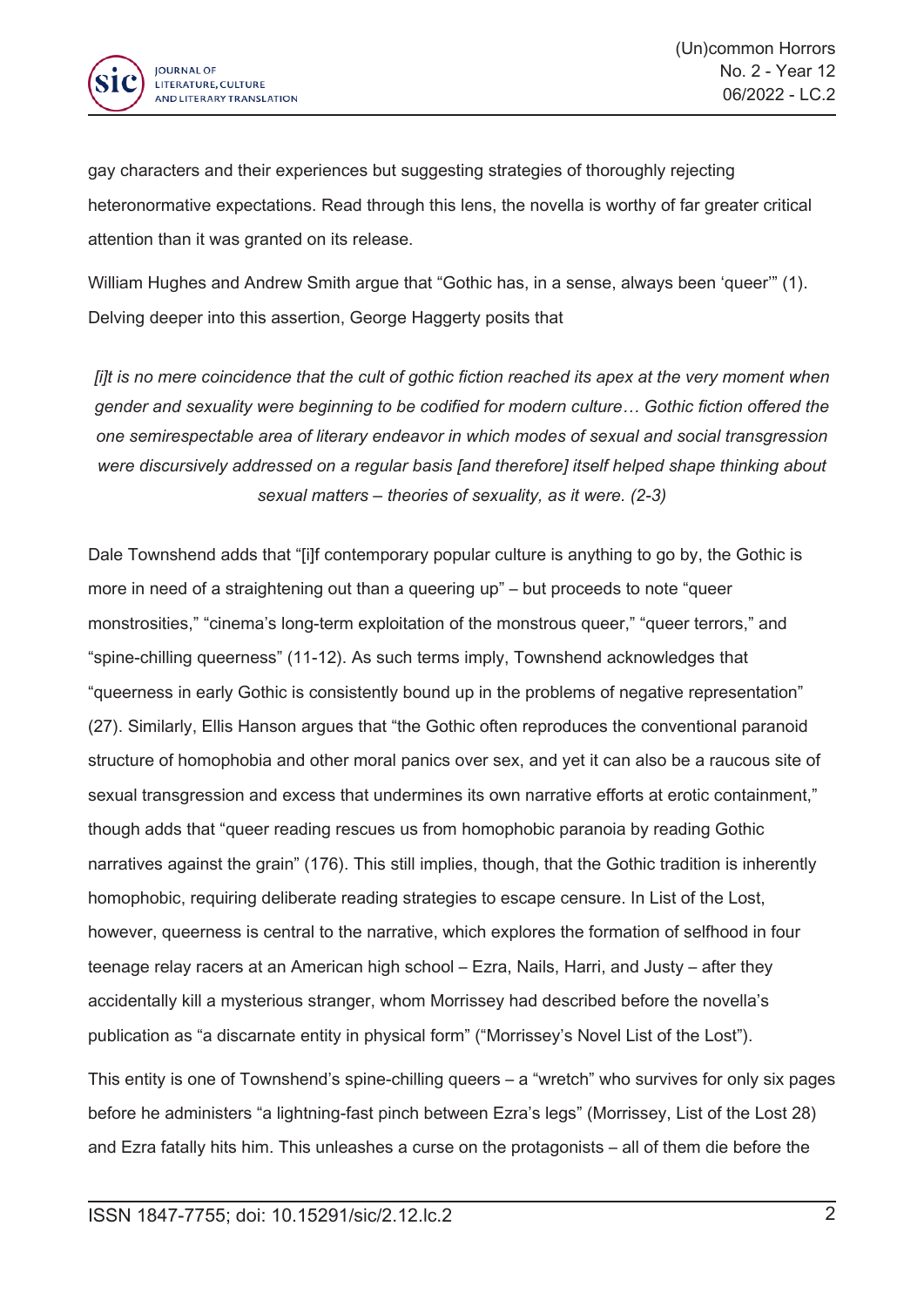

end of the book, except for Ezra, who suffers <sup>a</sup> worse fate, "condemned to life" completely alone (113). The wretch's sexuality is explicitly established by this point – immediately after meeting the team, he recalls: "I'd known <sup>a</sup> boy from over the back, and I'd stand on tip-toe to watch him every day at four <sup>o</sup>'clock ... not knowing why at first. I'd wait to the point of excited tears" (25). He then reveals the hardship that led to his current circumstances to be "the demands of other people, other people, other people, other people, other people," and asks, "but what about me, and what I felt? … They said my emotions were unusual, but they weren't unusual enough for there not to be laws against them, so they must have been quite common, in fact, and not unusual at all" (25). The narrator describes him as "[a] pitiful vision of life's loneliness ... trapped in his history – the history that created him" (22-23), neatly mirroring Butler's concept of 'heterosexual melancholy' (95), in which the social prohibition of queer desire from childhood produces a damaging – even monstrous – effect on the human psyche. The wretch is not monstrous because he is queer but has become so because he has not been permitted to express his desires. Ezra's panicked response therefore suggests, as well as repulsion from an unwanted sexual overture, an inability to reconcile the repression of his own queerness, soon to be explored, with this forthright rebellion against the societal constraints that necessitate self-subdual.

The novella also grapples with associations of queerness with pedophilic monstrosity. Hann remarks that Morrissey's "attitude towards sex ... seems to be predatory: older men feed upon the young." This fails to account, however, for Morrissey's handling of this theme. Child abuse is far from anomalous in Gothic fiction – "[v]ictimization of the young is… <sup>a</sup> Gothic staple, and concern for the safety of children has been there from the first" (Haggerty 131). In List of the Lost, the most obviously evil character is Dean Isaac, who "molested and butchered" <sup>a</sup> young boy, Noah (Morrissey 64). Isaac is also gay, telling the team: "I look at young men such as yourselves, and that really is enough for me" (103). However, this is not established until page 103 of 118 and, as Police & Crime Commissioner-backed organization Victims First's website notes, "[m]en who rape other men do so as an expression of power or control. They might be heterosexual ... A man's sexuality does not cause him to rape." Meanwhile, the relationship between the team is charged with eroticism from the very beginning, when we are informed that they "performed marital duties as joined by strengths, but not weaknesses, and this crowned their lives. They each saw the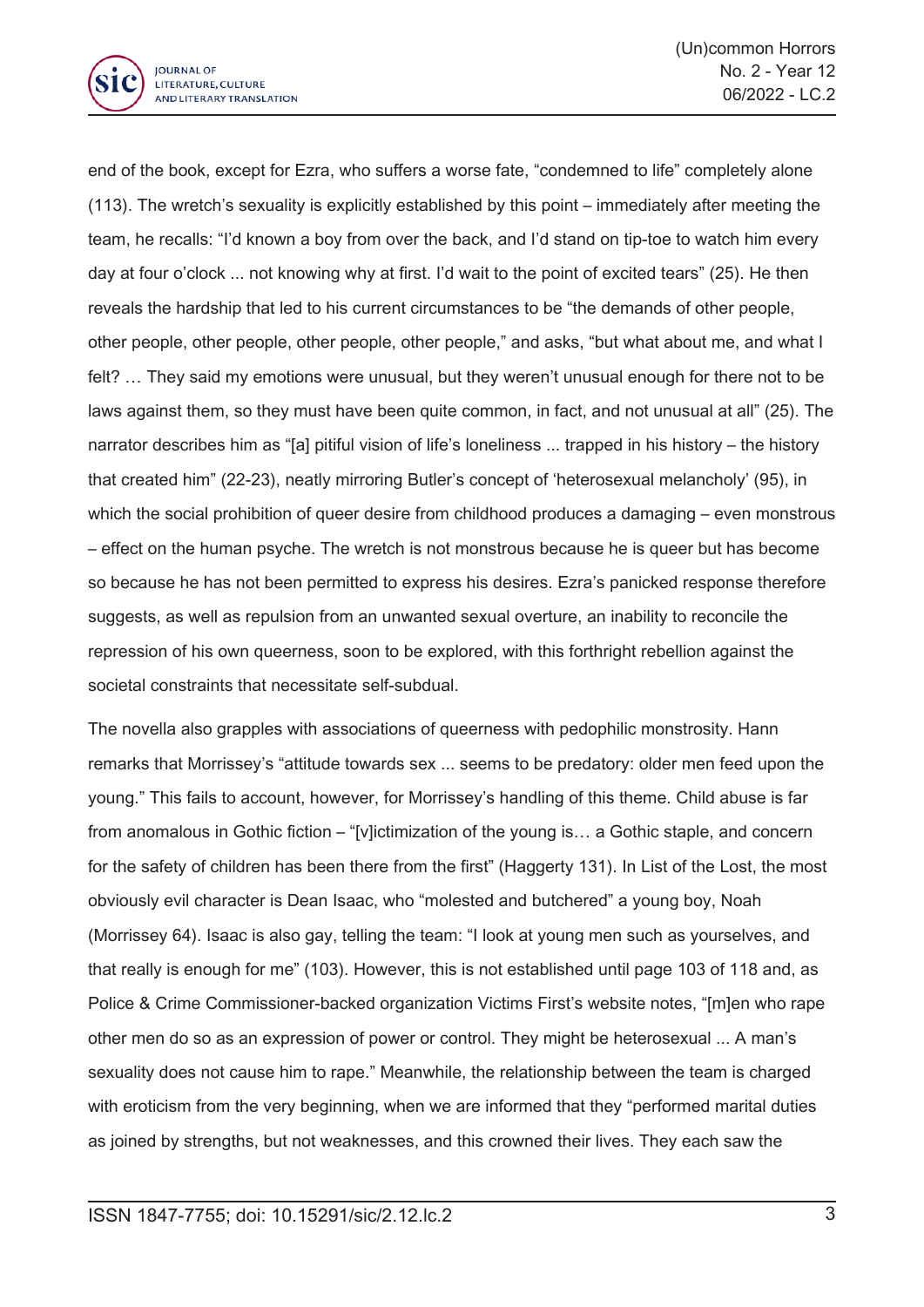

desirable object within each other, and combined, they had no cause to justify one second of their contract" (Morrissey, List of the Lost 2). Morrissey encourages the reader to regard them approvingly, describing them as "[o]ur four boys" and "our heroes" (1, 54). Elsewhere, predatory desire is also explored in <sup>a</sup> heterosexual context through the team's coach, Rims, who "sees teenage girls as he saw them when he too were <sup>a</sup> teenager, and he cannot bear that they no longer see him – as they once had" (41). Queerness and sexual violence are never conflated – as in reality, the capacity for love and for abuse has no correlation with sexuality.

Morrissey also questions public interest in sexual abuse. The narrator notes that

*Noah Barbelo's name had slipped from print as an embarrassingly timed discovery that had been inefficiently investigated and then flicked away with easy conscience. Had Noah been Naomi, perhaps the hot-pants turn-on might have sweet-toothed the press into <sup>a</sup> more aroused cruise mode, but it was rarely admitted that such off-base sex attacks could possibly befall boys such as Noah, and thus the media struggled with the language required to describe what they could have outlined with such impressive oomph and glitz had Noah been <sup>a</sup> fluffy girl. (88)*

Jennifer Patterson laments the "mainstream understanding of [sexual] violence in which the 'victim' is (assumed) to be <sup>a</sup> white, cisgender, heterosexual, virginal woman – the perfect survivor" (3). Such <sup>a</sup> conceptualization of victimhood is <sup>a</sup> double-edged sword, injuring victims who fall outside of these demographics with invisibility (and, sometimes, exclusion from supportive organizations) and those who match it with cultural fetishization. One need only think of the posters advertising Gothic offerings from Hollywood's Golden Age, such as 1931's Dracula or 1933's King Kong, in which young, pale women lie prostrate and scantily clad in the (male) monster's arms in <sup>a</sup> disturbingly erotic suggestion of impending violation. Mair Rigby argues that early Gothic fiction put "into play signs and codes," including "the unspeakable," that came "to double as ... tropes ... of sexual 'deviance'" (38), but in List of the Lost, Morrissey turns this monstrous unspeakableness back onto heterosexual deviance. Isaac's rape and murder of Noah is underplayed by the media, he suggests, because it does not appeal to the public's predatory voyeuristic interest in female victims of sexual crimes – including children. Morrissey was also himself <sup>a</sup> victim of sexual abuse at school, recounting in his Autobiography how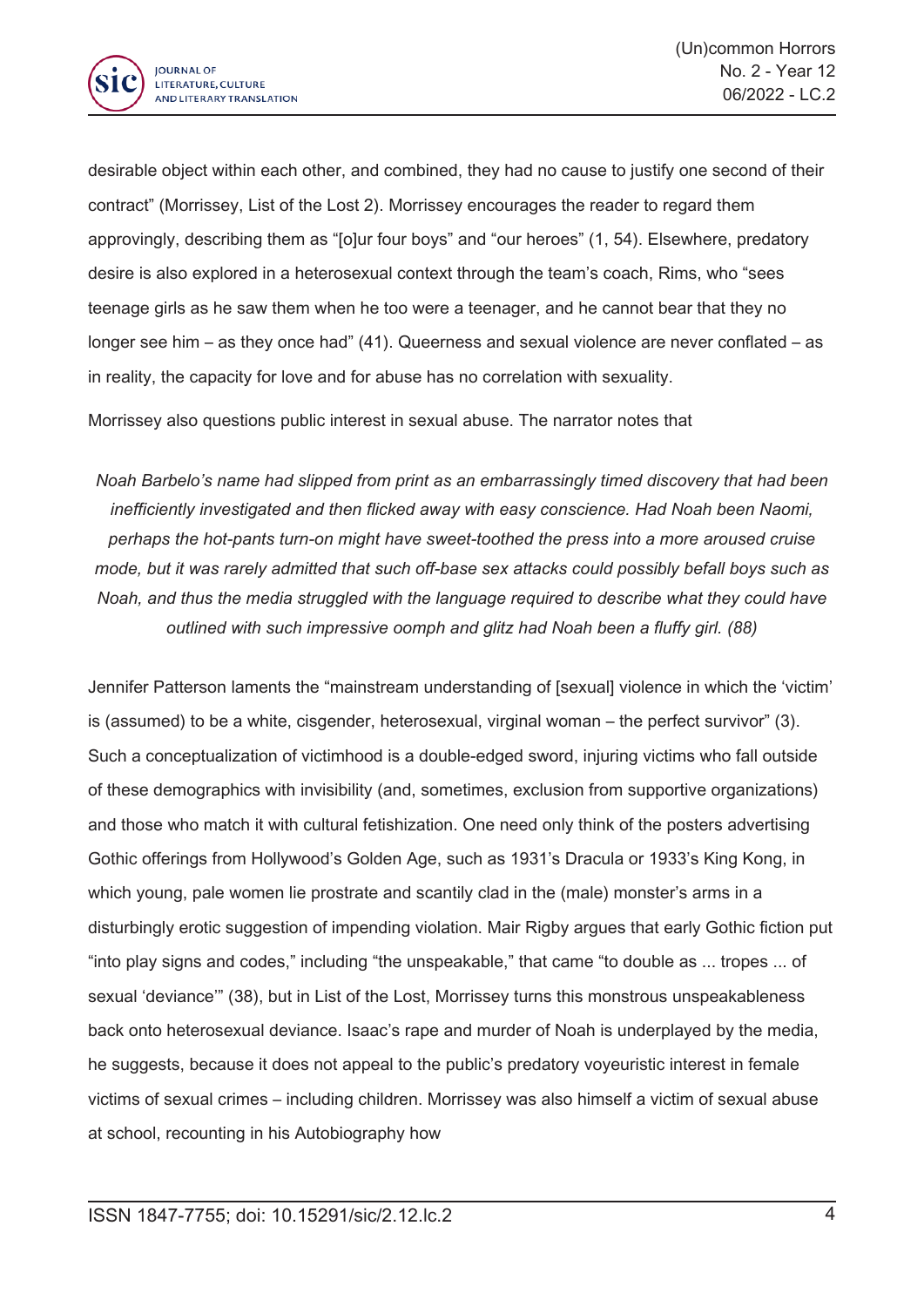

Jolne day during five-a-side, I flip forwards and crash down on my right hand. This stirs a blip of *compassion from Mr Sweeney, who then takes me into his private office, whereupon he proceeds to massage my wrist with anti-inflammatory cream. At 14, I understand the meaning of the unnecessarily slow and sensual strokes, with eyes fixed to mine, and I look away, and the moment passes. Shortly thereafter, drying myself off after <sup>a</sup> shower, Mr Sweeney leans into my mid-region* to ask, 'What's that scar down your stomach, Steven?' – but his eyes are lower, and these are the moments that cause you to check certain words in dictionaries, and for the first time you are forced *to consider yourself to be the prize, or the quarry. (52)*

Morrissey is assertive in distinguishing this from his own queer desire, which developed concurrently but separately from his victimization. In List of the Lost, he continues to raise the ofterased voice of male victims of sexual assault while explicitly disaffiliating predation from respectful desire and consensual bonds.

List of the Lost also challenges heteronormative constructs of monstrosity by positioning motherhood as one of its most tragic and disruptive forces. In <sup>a</sup> ground-breaking piece of horror criticism, Barbara Creed coined the term 'monstrous-feminine' to explore "what it is about woman that is shocking, terrifying, horrific, abject" (1), arguing that "when woman is represented as monstrous [in horror cinema] it is almost always in relation to her mothering and reproductive functions" (7). Yet within the Gothic literary tradition, motherhood often functions as <sup>a</sup> restorative force – the works of Ann Radcliffe, for instance, "all begin by sketching the pastoral Eden of safe family life ... and end back in the haven of <sup>a</sup> new family which duplicates the virtues of the initial one" (Durant 520). In some cases, order is restored through the rediscovery of the original – "[i]n The Italian and A Sicilian Romance, the supposedly dead mother comes back to life" (Durant 526). In List of the Lost, however, motherhood is stripped of such curative properties and instead becomes monstrous, yet unlike the sources of Creed's censure, this monstrosity derives from <sup>a</sup> demonization not of female sexuality, but of heteronormative expectations. Lee Edelman argues that, particularly in America, politicians "recurrently frame their political struggle ... as <sup>a</sup> 'fight for our children – for our daughters and our sons,' and thus as <sup>a</sup> fight for the future," an ideology he terms "reproductive futurism" (2). Within such <sup>a</sup> system, "queerness names the side of those not 'fighting for the children,' the side outside the consensus by which all politics confirms the absolute value of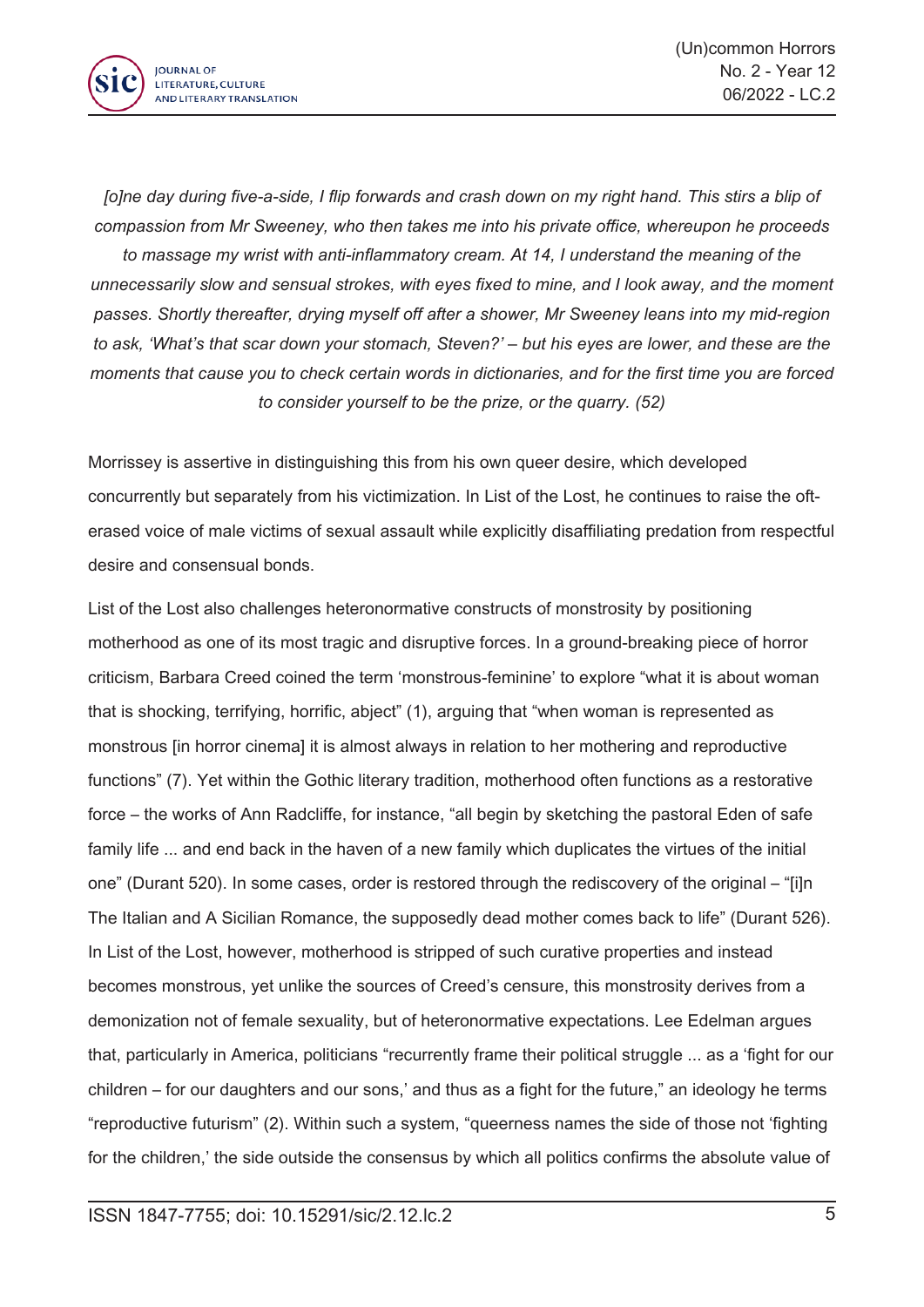

reproductive futurism" (Edelman 3). Carla Freccero aligns this structure with the Gothic imagination, arguing that 'heteroreproductive futurity' produces "the illusion of <sup>a</sup> choice between 'life' and 'death'" and proposes "haunting – <sup>a</sup> mode of 'precarious life' – as an alternative model for how queer history might proceed" (337). That is, queer subjectivity is inherently spectral, uncomfortably placed in the social binary of 'life' (heterosexual reproduction) and 'death' (childlessness). Haggerty likewise argues that "apocalyptic thinking places male-male desire at the fulcrum of cultural collapse," potentially because of "the desire for the escape from heteronormativity that male love offers," and that "[m]ale love, properly articulated and fully identified, can only mean the end of history" (128). Yet Morrissey celebrates this liminality – in an unreleased track recorded in 1992, he remarks: "I am born to hang / Well, it's all healthy news / In <sup>a</sup> nutshell, this means / That I never have to live like you" – that is, to "wed ... someone who I don't even love" and "have kids" ("Born to Hang"). Premature death, he suggests, would be preferable to <sup>a</sup> life spent conforming to heteronormative expectations at the cost of affection and freedom. In List of the Lost, moreover, he takes this even further: queerness offers salvation, while heteronormativity spells catastrophe.

The most explicitly supernatural figure of the novella is Elizabeth Barbelo, "a shrunken and concave visualization that looked as if released from her own grave" (Morrissey, List of the Lost 63), who is characterized almost entirely through her role as Noah's mother. She tells Ezra that Noah is "the one and only thing I have ever loved" and even that "he is me" (66). The only other mother in the text is Harri's, and she is mentioned only upon his realization that his "[i]mmortal, indestructible mother is dead" (48), and then ends his own life. Parenthood, then, is associated both with the destruction of individual subjectivity and literal death. Queerness, meanwhile, is portrayed as <sup>a</sup> socially prohibited opportunity to fully realize the self:

*Heatedly the four gather daily, minus boos and taboos, free of the prohibitions that dishonour us all should we dare remark upon each other's physical good fortune … Did you ever compliment <sup>a</sup>* friend, a mere friend, on the directed desire of their eyes? Of course you didn't. Or on their sexually *agreeable smile? Of course you wouldn't. Or on their hands – whose touch certainly does something as the waft of their passing being triggers unsuspecting impulses within unsuspecting* you? The will to find all of these motions in others runs strong in our being, yet we must only ever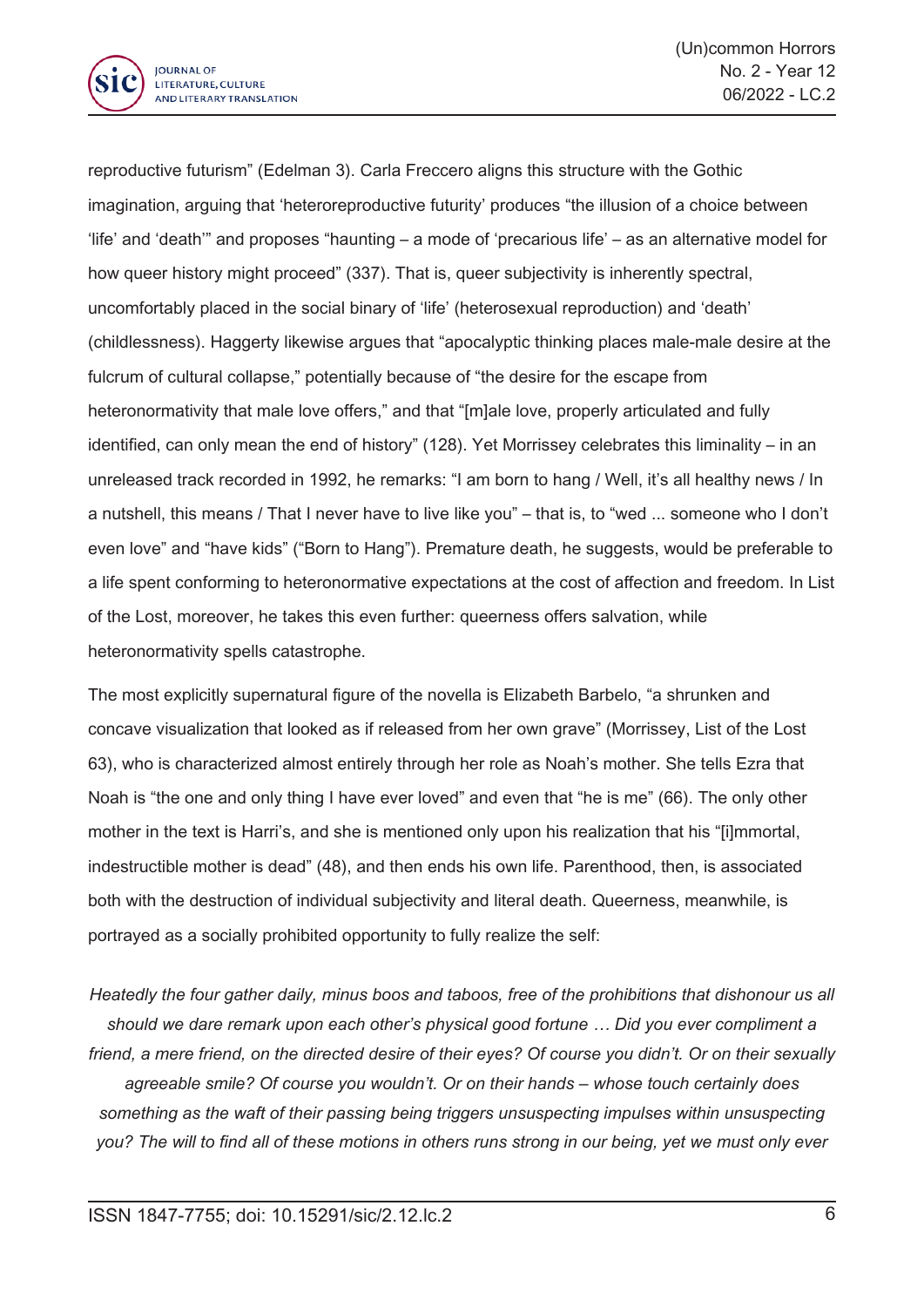

*observe without acting, and even the very words that are in themselves <sup>a</sup> form of action … must never be said. (3-4)*

Morrissey thus presents queer desire as an opportunity for authentic expression and therefore <sup>a</sup> site of self-actualization, if only it could be indulged. In The Smiths' "Back to the Old House" (1984), he melancholically laments that his addressee "never knew how much I really liked you / Because I never even told you / Oh, and I meant to." The line is tragic, but as <sup>a</sup> novelist, Morrissey suggests one way of avoiding such suffering: forsaking the heteronormative prerogative that prohibits the expression of queer desire. Meanwhile, adherence to heteronormative expectations, textually contained in the symbol of heterosexual reproduction, invariably results in devastation, inverting traditional portrayals of queer monstrosity.

Maternity also assumes <sup>a</sup> spectral narrative role. Early in the novella, Ezra's girlfriend, Eliza, tells him that she is "definitely having <sup>a</sup> baby," then clarifies that "the baby was not currently within, but that the wish would one day certainly be fulfilled" (15-16). This desire for <sup>a</sup> union sealed by reproduction haunts the narrative – although "[b]eyond each other and their will to run, [the team] seek no other distraction" (2), Ezra remains with Eliza until her death five pages before the end of the text. By this point, Ezra's teammates are already dead, and it is too late to seek the sexual or emotional fulfilment with them that he obviously desired. After Eliza's death, semiconscious in hospital, Ezra imagines a visitation from a spectral Harri. In this fantasy space, he "lean[s] into a rolling and groaning Harri" and

kisse[s] him softly on the head and Harri look[s] up with eyes that shed a gentle melancholy at an *affection so unexpected and one that moves different people in different ways. … 'May we never be apart,' Ezra sensitively murmur[s] to Harri, knowing that love could never be experienced without risk, or without <sup>a</sup> voice with <sup>a</sup> certain sound. (115)*

During this exchange, Eliza is "chewing on <sup>a</sup> pencil in Ezra's memory" (116), no longer the primary recipient of his affection. Townshend posits that "in by far the majority of cases, heterosexual marriage … appears to be the teleological goal to which most Gothic fictions aspired" (13). In Wilkie Collins's Gothic works, Ardel Haefele-Thomas adds, the solution to <sup>a</sup> preceding "crisis in the heterosexual marriage plot … [rests] with the ingenuity of <sup>a</sup> queer character" (5). Here, however,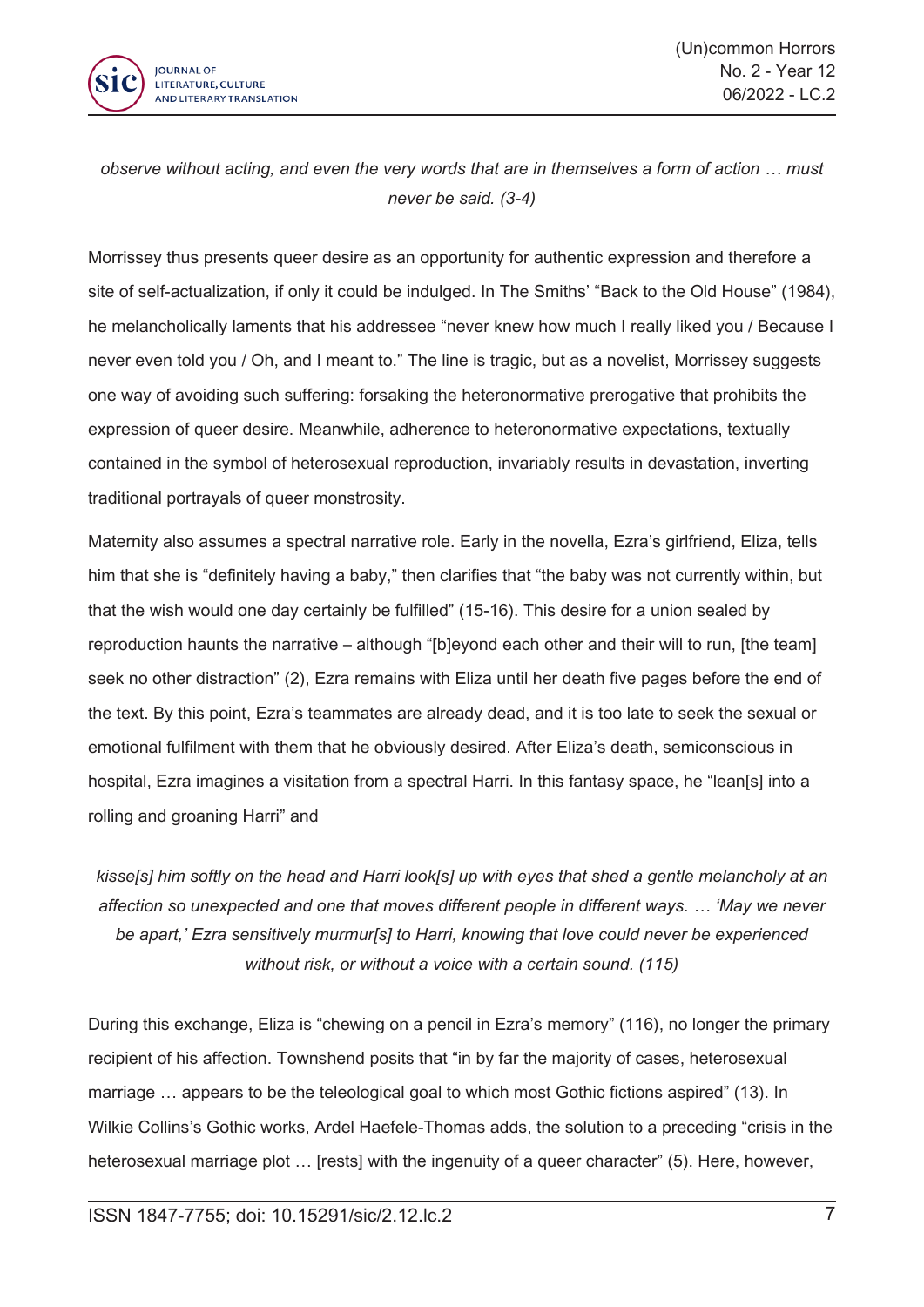

rather than queer characters aiding <sup>a</sup> heteronormative romantic denouement, queer unions are possible only in dreams due to the looming specter of heterosexuality. Morrissey thereby opposes the Gothic's conservative strain and reclaims the mode on his own terms, exploring the horrors visited on queer subjects within <sup>a</sup> heteronormative social framework.

It is little surprise, given Morrissey's obvious investment in the novella's central thematic concerns, that List of the Lost has been widely read as partially autobiographical; Hann, for instance, titled his article "Morrissey: what we learned about him from List of the Lost." Brian Loftus argues that "'queer autobiography' … expresses both the problem of the homosexual's entry into representation and the (im)possibilities of the claim to an 'I' that autobiography demands" (28). That is, the narrativization of the self is complicated for the queer subject due to <sup>a</sup> shortage of predecessors on whose experiences to draw and the complexity of condensing an experience that defies the normative markers of the life story into <sup>a</sup> straightforward narrative. William C. Spengemann discusses similar pitfalls more broadly in The Forms of Autobiography – one of which, he argues, is "poetic autobiography" (110), an early theorization of autofiction. Taking David Copperfield as an example, he argues that "Dickens saw in his past experiences not the tangled root-system of <sup>a</sup> single self but the seeds of many separate selves, all of whom had some ineffable kinship with each other but could be brought together only upon <sup>a</sup> fictive stage" (130). This persistent difficulty in condensing experience into the narrative of <sup>a</sup> singular, continuous, and linear subjectivity is integral to the Gothic, which typically "fragments stable identity and social order" (Hendershot 1). As Haefele-Thomas argues, "many … Gothic monsters cause fear and panic because of their uncanny ability to simultaneously embody multiple subject positions" (4). This uncanny fragmentation of identity abounds in List of the Lost. Notably, however, its characters primarily provoke anxiety not in others, but in themselves, tormented by their inability to embody <sup>a</sup> stable subjectivity due to societal prohibitions.

Adam Sherwin suggests that "[l]iterary critics may have missed an elaborate metaphor at the heart of the book. For its four young heroes … read Morrissey, Johnny Marr, Andy Rourke and Mike Joyce of The Smiths." What he misses, however, is that Morrissey weaves his own experience into every corner of the text, sometimes deliberately drawing attention to this scattering of subjectivity. Following Harri's death, one of his teammates complains to another that "[y]our leg is touching my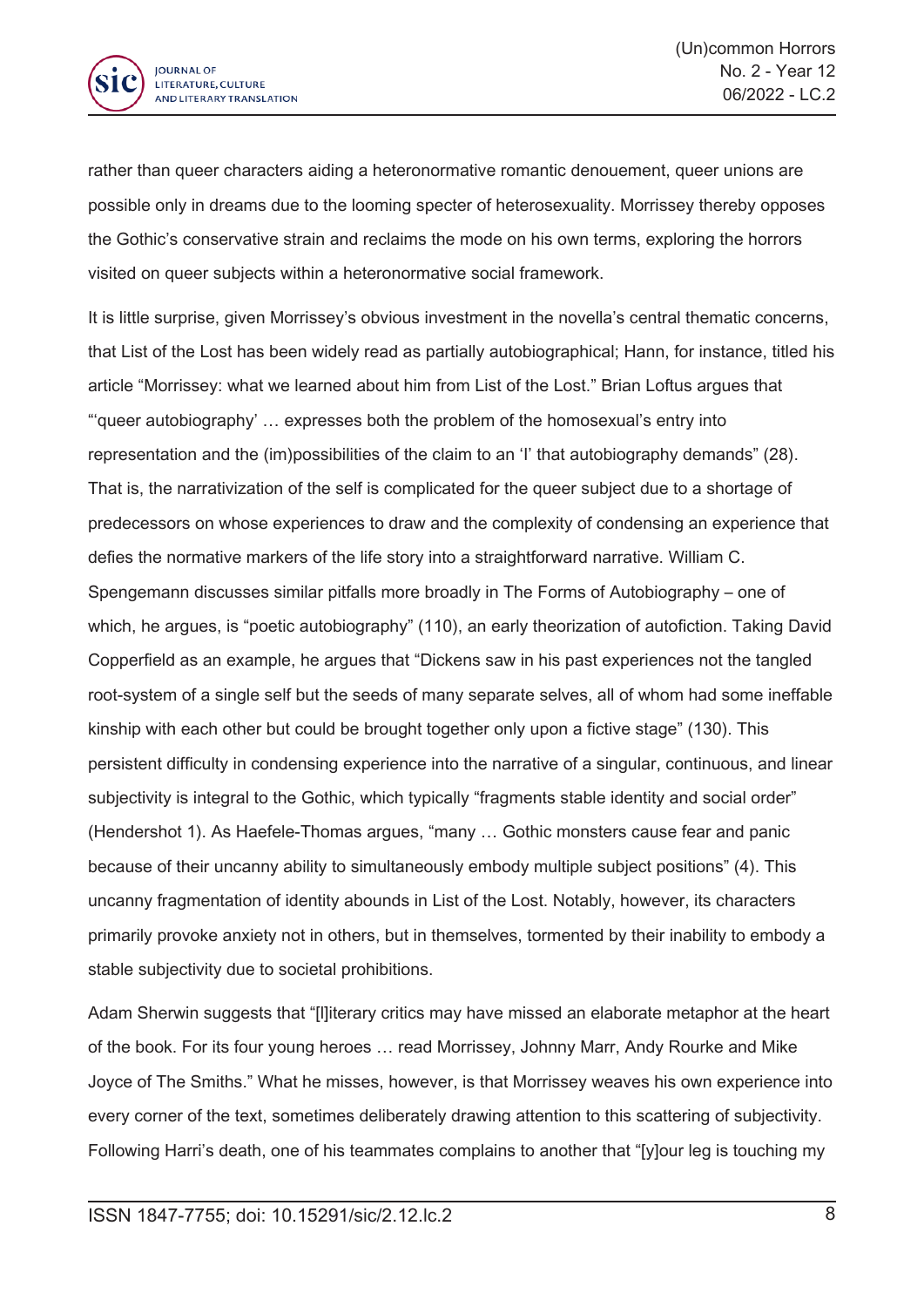

leg, which is all very nice, but I think of you more as <sup>a</sup> friend," and the addressee replies, "Ah yes! Sorry! God forbid <sup>a</sup> leg touch another leg and the entire foundation of rigid sexual mores crash to shuddering, shamed failure!" (Morrissey, List of the Lost 58). The third surviving runner then recalls how Harri would

walk across the field ... towards me ... with that strong stride and stupid with smiles, and I'd be happy just to hear whatever the hell would stream out of him on that day, on any day ... that open face, that knowing grin ... that grin I'd known all of my life ... before we'd even met. I grew up on *tales of his exploits, I knew his body like I knew my own. (58)*

This dialogue is untagged, and the narrator remarks that "[a]t this stage it hardly mattered who was saying what" (58). The Gothic, <sup>a</sup> form intimately concerned with both transgression and fragmentation, provides the ideal mode for Morrissey's exploration of the struggle of containing internalized homophobia ("Your leg is touching my leg…"), heteronormative expectations ("God forbid <sup>a</sup> leg touch another leg…") and queer desire ("I knew his body like I knew my own…") within <sup>a</sup> single coherent identity. Queer existence within <sup>a</sup> homophobic culture fragments subjectivity – many people experience shame or at least trepidation concerning how others will treat them alongside the desire such anxieties spring from. Like many Gothic figures, Morrissey's characters function not so much as representations of real people but as ciphers for particular aspects of human experience. Jack Halberstam<sup>[1]</sup> argues that "[t]he monster always represents the disruption of categories, the destruction of boundaries, and the presence of impurities and so we need monsters and we need to recognize and celebrate our own monstrosities" (27). In List of the Lost, this destruction also includes the boundary between human and monster: the novella's heroes, much like the traditional Gothic villain, signify those who dominant culture holds "must be removed from the community at large" (Halberstam 3) for it to maintain the stories it tells itself about itself. As such, Morrissey directly counteracts the fact that "most Gothic novels lack the point of view of the monster" (Halberstam 21) – marginalized perspectives fill its pages, constantly refracting to explore the nuanced complexities of subjugated human identities.

If List of the Lost tells the story of an aspect of Morrissey's life, then, it is the misery produced by heteronormative culture. Expanding his reading of David Copperfield, Spengemann argues that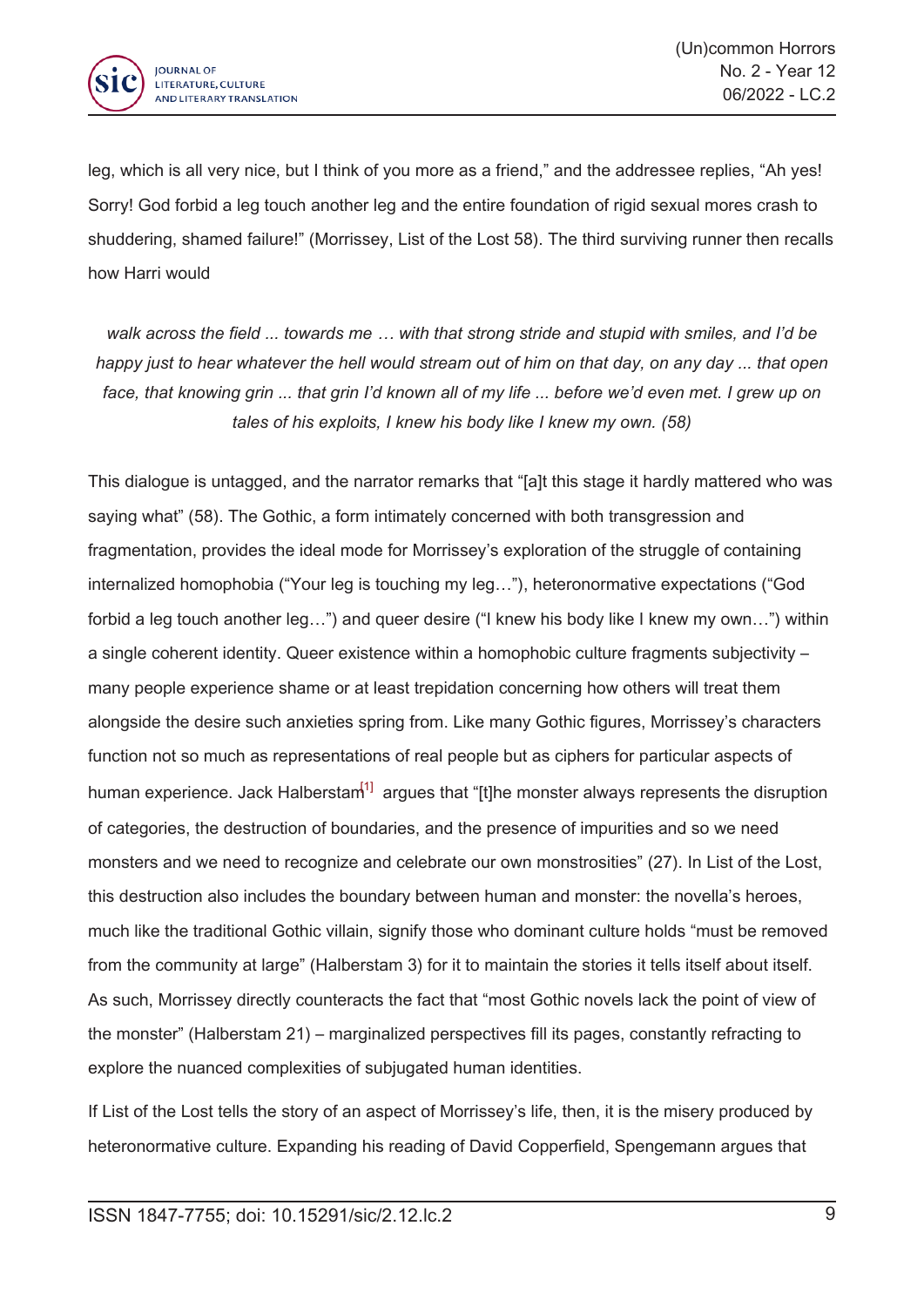

"[t]he concern with self that permeates autobiography is evident ... in Dickens's apparent need to write about <sup>a</sup> period of his life that was so distasteful, even shameful; to confess himself publicly, as it were, and to redeem his past" (123). This compulsion towards purification also emerges in List of the Lost, though here it is society, not the self, of which Morrissey seems to be ashamed. The narrative is set in "1975, so lavish with promise, so sadistic in demand" (Morrissey, List of the Lost 7). Born in 1959, this was the year that Morrissey, who describes himself as "humasexual" ("Statement"), turned sixteen, and thus his sexual desire for women became legally permissible while enactment of his desire for men was to remain illegal for another five years. The Criminal Justice and Public Order Act 1994 lowered the age of consent for sex between men from 21 to 18, then the Sexual Offences (Amendment) Act 2000 lowered it again to 16, finally offering queer Britons the same sexual rights as their heterosexual compatriots, but these changes arrived decades after Morrissey's adolescence. The novella's temporal setting, when considered alongside its central themes, thereby suggests <sup>a</sup> preoccupation with the homophobic constraints of its author's own past. This is addressed explicitly when the narrator remarks that "the grand assumption that all children are extensively heterosexually resolved at birth whipped <sup>a</sup> demented torment across the many who were not" (Morrissey, List of the Lost 11). Morrissey thus draws on the Gothic's "emphasis on the returning past" (Spooner and McEvoy 1) to explore the haunting influence of his personal history on his own identity.

List of the Lost also offers <sup>a</sup> radical reworking of the Gothic mode's historical use of Catholicism as <sup>a</sup> signifier of queer desire. Haggerty notes that "Catholicism emerges from the historical setting to play an active role in most gothic novels" (63) to such an extent that the denomination and sexual transgression become interchangeable:

*When, in The Monk (1796) Matthew G. Lewis uses the details of conventual life to suggest lurid* forms of sexual excess ... he does not need to explain his choice of a Catholic setting ... Although *reviewers criticized Lewis's excess, they never suggested that his portrayal of Catholic monastic life was inappropriate. (63-64)*

Townshend likewise notes that "queer desire in The Monk and Melmoth the Wanderer figures as an exclusively Catholic phenomenon, <sup>a</sup> form of perversion that, for all its unproductivity, breeds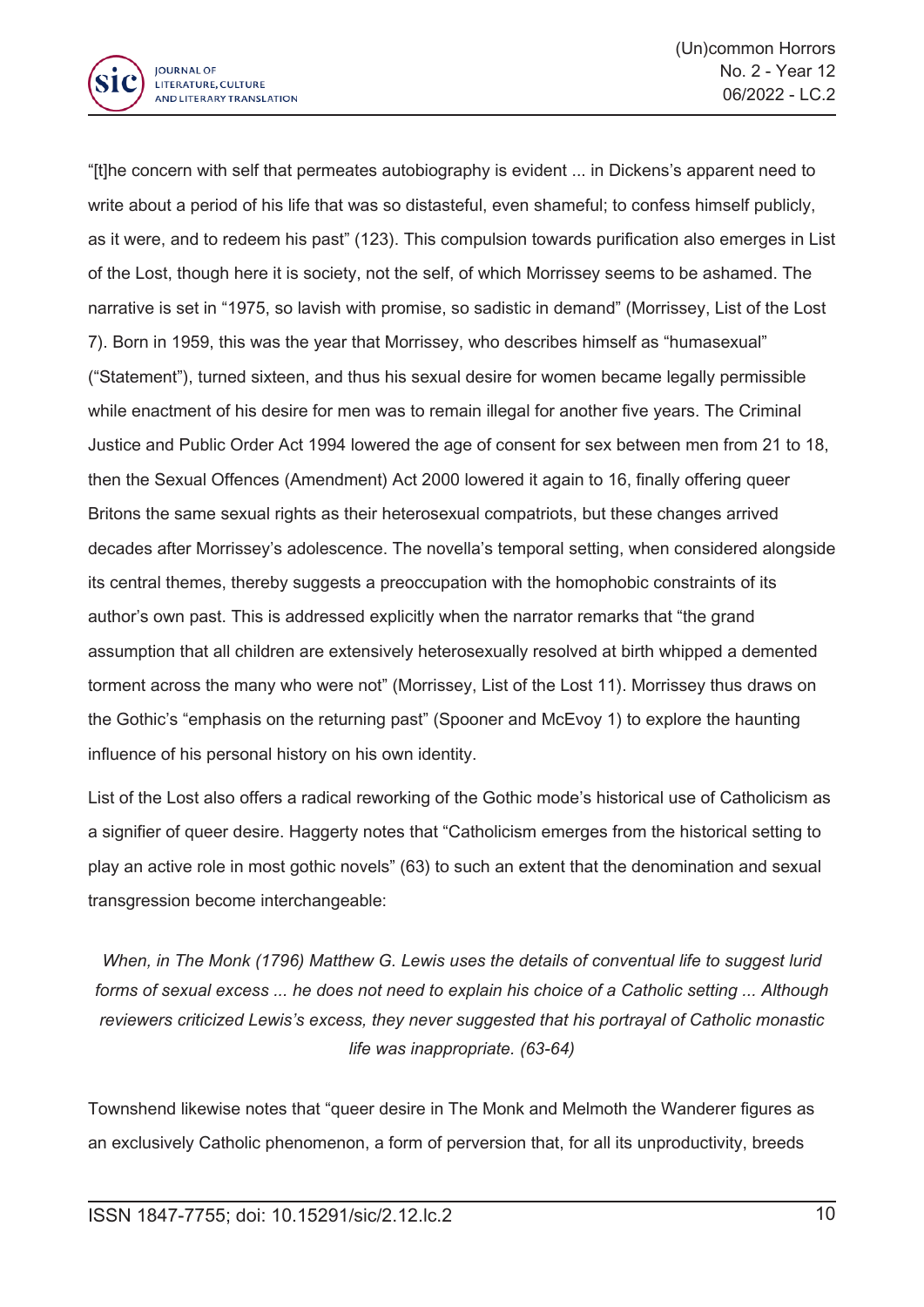

wildly and profusely within the confines of the all-male Abbey or monastery" (24). Morrissey also draws on this collapse of signification, though to entirely different ends. Christian condemnations of homosexuality are a recurrent theme – the "wretch" asks why, since his feelings are apparently "impossible to satisfy ... are they there ... in God's image!" (Morrissey, List of the Lost 25). The narrator also remarks that "there would certainly be no question of allowing the child time to choose its preferred religion" while contemplating "sexual cremation for the young child" (11). Although Catholicism is not specified in these passages, it is implied in the observation that "[t]he Church is obsessed with everlasting punishment, or forgiveness ... It's not enough to commit yourself to God – but you are quite unfairly obliged to commit yourself every single day, hour after hour" (104). Catholicism, then, is monstrous not for facilitating sexual transgression, but for constructing <sup>a</sup> world in which "[t]he natural order is the one that essentially suits [those in power], and they consider execution far too comfortable an end for people who don't share their very private lusts" (104) – by which, presumably, Morrissey means heterosexuality. This reflects Morrissey's own experience of becoming "a seriously lapsed Catholic ... after being forced to go to church and never understanding why and never enjoying it, seeing so many negative things, and realising it somehow wasn't for me" ("The Soft Touch"). This quandary appears to be inseparable from his sexual identity. In the 2004 single "I Have Forgiven Jesus," an exploration of Catholic guilt, Morrissey asks the Messiah: "Why did you give me so much desire / When there is nowhere I can go to offload this desire? / And why did you give me so much love in <sup>a</sup> loveless world / When there is no one I can turn to / To unlock all this love?" In the music video, he appears in <sup>a</sup> priest's cassock while his band wear t-shirts emblazoned with "Jobriath" – the name of "the first gay pop star" (Almond). Even decades after Morrissey's abandonment of Catholicism, then, its early influence clearly retained <sup>a</sup> substantial and detrimental impact on his sense of self, particularly regarding queer desire. In appropriating the Gothic preoccupation with the denomination to signify homophobic rather than queer monstrosity, he thereby creates <sup>a</sup> subversive space in which to safely explore his injurious early experiences.

Moreover, when Morrissey's autobiography was first published in America, where he has lived since the turn of the twenty-first century, "three sentences detailing his relationship with [former partner] Jake Walters ... were removed from the book. Two other sentences were tweaked, and <sup>a</sup>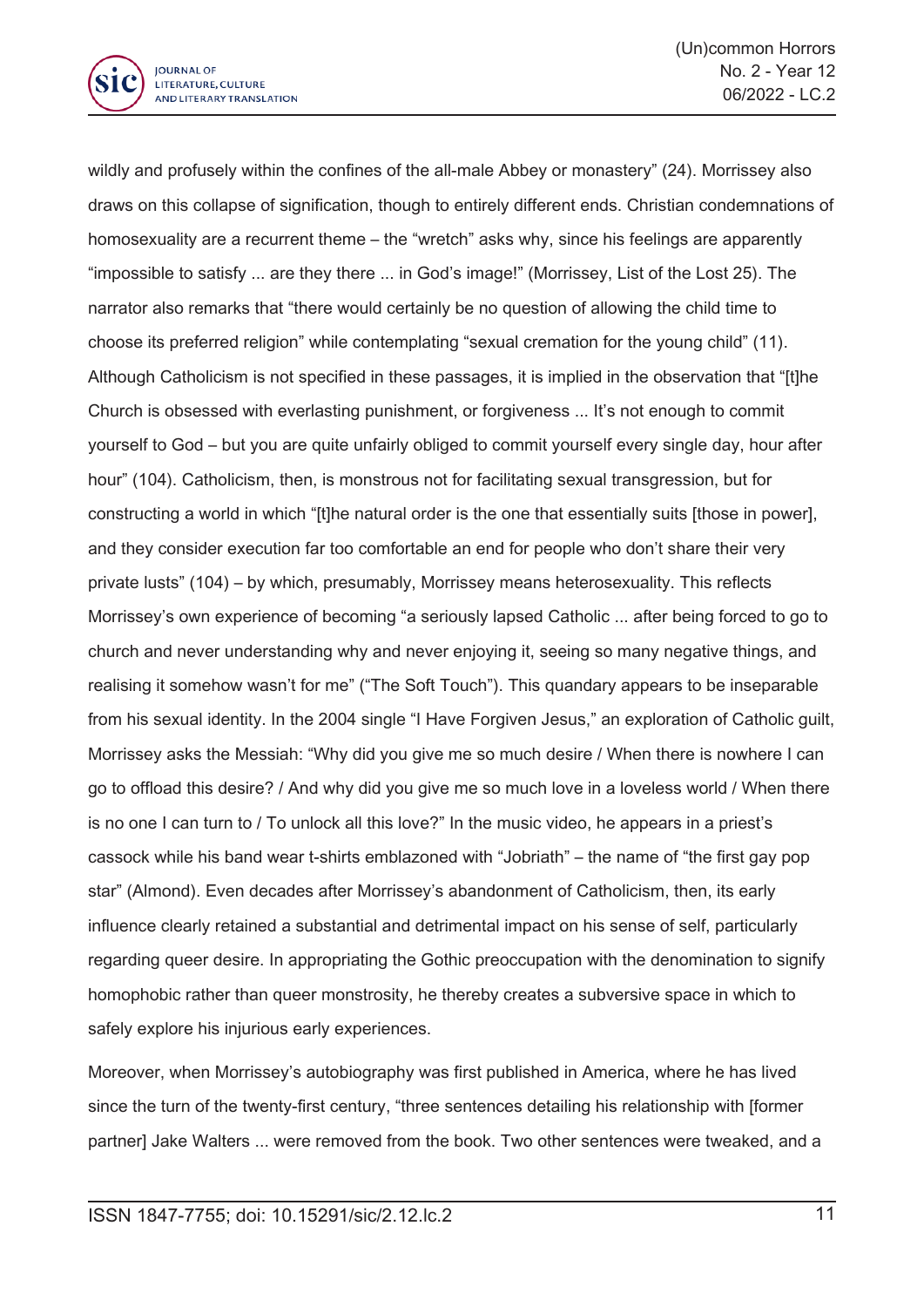

picture of Walters was excised, too" (Lynch). In US-set List of the Lost, Morrissey uses the Gothic mode to explicitly reclaim his formerly suppressed identity – to excise mentions of queer sexuality from the novella would reduce it to <sup>a</sup> mere pamphlet, hardly likely to generate substantial economic returns for <sup>a</sup> conservative publisher. He thus also again diverges from the Gothic's historical condemnation of Catholicism based on Protestant sexual morals. A 2022 report found that in America, 70% of Catholics believed that homosexuality should be accepted. This falls to 66% among mainline Protestants and 36% among evangelical Protestants. With Protestantism being the largest faith group in, and <sup>a</sup> major cultural influence on, America, Morrissey's pushback against the censorship of his autobiography in his adopted country also signifies <sup>a</sup> rejection of all Christian homophobia.

The novella is not the only time Morrissey has dabbled in the queer Gothic – the mode recurs throughout his oeuvre. In The Smiths' 1986 song "Cemetry Gates," [sic] he aligns himself with Oscar Wilde; in 1994's "I Am Hated For Loving," he declares himself "haunted for wanting"; and on the same album, Vauxhall and I, "Spring-Heeled Jim," named after mythological Spring-Heeled Jack, features the lyrics "So many women / His head should be spinning / Ah, but no!" 2006's "You Have Killed Me" even situates lines from Emily Brontë's Wuthering Heights alongside homoerotic innuendos – "I entered nothing and nothing entered me / 'Til you came with the key" – and mentions queer filmmaker Pier Paolo Pasolini. Morrissey engages more directly with Gothic literature in "Billy Budd," also from Vauxhall and I, evoking Herman Melville's novella of the same name, posthumously published in 1924, about the downfall of <sup>a</sup> handsome young sailor. The antagonist, Claggart, is explicitly queer – "sometimes [his] melancholy expression would have in it <sup>a</sup> touch of soft yearning," Melville writes, "as if [he] could even have loved Billy but for fate and ban" (265). Instead, Claggart accuses Billy of conspiracy to mutiny, Billy kills him in his panic, and the rest of the crew are forced to sentence Billy to death in accordance with maritime law. As in The Monk, "because same-sex love is impossible, everyone becomes <sup>a</sup> victim" (Haggerty 26), and Robert Martin hypothesizes that "Melville was not able to imagine what it might have been like for two men to love each other and survive" (7). Despite the tragedy of the tale, which knowingly evokes "Radcliffian romance" (Melville 253), James Creech claims it as an "important piece of homosexual meaning in American literature" (10). Morrissey preserves this meaning, though the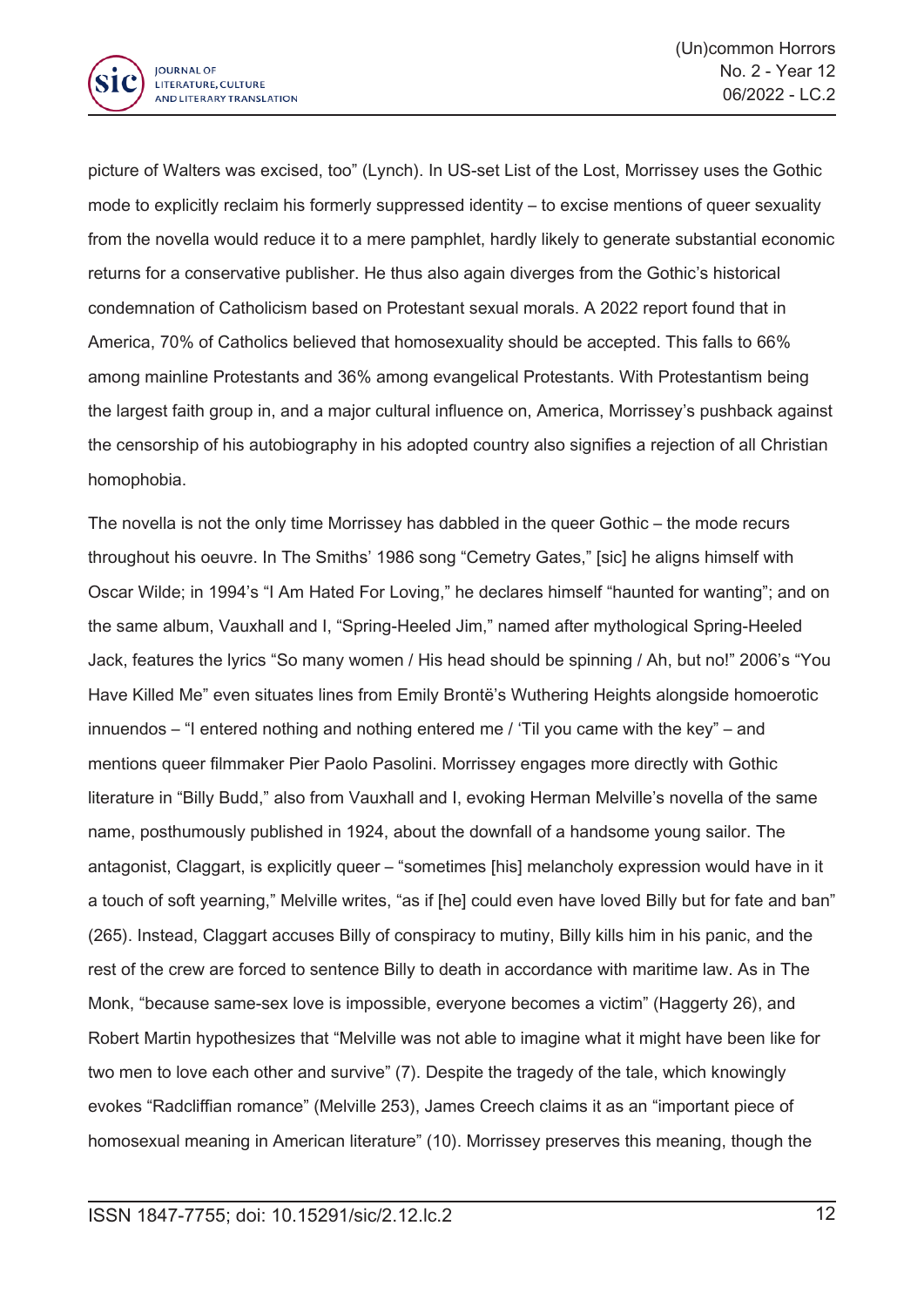

song's narrative is entirely different, concerning prejudice and discrimination, and despite the heavy subject matter, it ends with <sup>a</sup> declaration of love: "I would happily lose both of my legs ... If it meant you could be free" ("Billy Budd"). Notably, though, he divests the song's source material of its Gothic trappings. In 1994, he perhaps found the mode too hostile to evoke in an exploration of loving queer self-sacrifice. Two decades later, however, he takes <sup>a</sup> more emboldened approach. List of the Lost represents an act of 'haunting back,' in which subordinated subjects rework "the gothic's conventions to intervene in discourse that would demonize them" (Goddu 138) and participates in <sup>a</sup> recent renaissance of queer Gothic texts offering "a much needed positive antidote to <sup>a</sup> hostile backlash against homosexuality" (Armitt 119).

List of the Lost is not without its weaknesses – it won 2015's Bad Sex Award, though reading the portrayal of sexual intercourse between Eliza and Ezra (who the narrator repeatedly suggests is probably gay) as deliberately grotesque is not beyond the realm of plausibility. Regardless of the validity of Hann's assertions that "Morrissey can't write dialogue" or that his apparent lack of research into relay racing is "the least of List of the Lost's problems," however, the claim that the novella suffers from an "inability to come to any sort of <sup>a</sup> point" feels misguided given the persistent engagement with queer subjectivity through Gothic tropes. Responding to the novella's overwhelmingly negative reviews, Morrissey suggested that critics should not take "the moral high ground against <sup>a</sup> book just because you don't like it. It wasn't written for you" ("Morrissey Bites Back"). While he does not specify who the intended audience is, the text's central concerns suggest an imagined queer readership. After all, as Nadine Hubbs has noted, Morrissey has long "explore[d] queer themes, in the most knowledgably 'inside' of queer-insider language. This sign is abundantly meaningful to other insiders: for queer listeners, Morrissey's work is about queer erotics and experience" (285). She means this quite literally – 1990 single "Piccadilly Palare" features Polari, "a secret gay language" (Baker, Polari 1). Paul Baker, in his recent history of Polari, remarks that the stories of its users "were not told. If they were ever represented in books, films, plays or songs, they were usually given tiny supporting roles, and the audience was not supposed to identify with or root for them" (Fantabulosa! 11). Yet here was Morrissey three decades prior, crooning that "the Piccadilly palare was just silly slang / Between me and the boys in my gang," providing no translations of lyrics like "So bona to vada, oh you / Your lovely eek and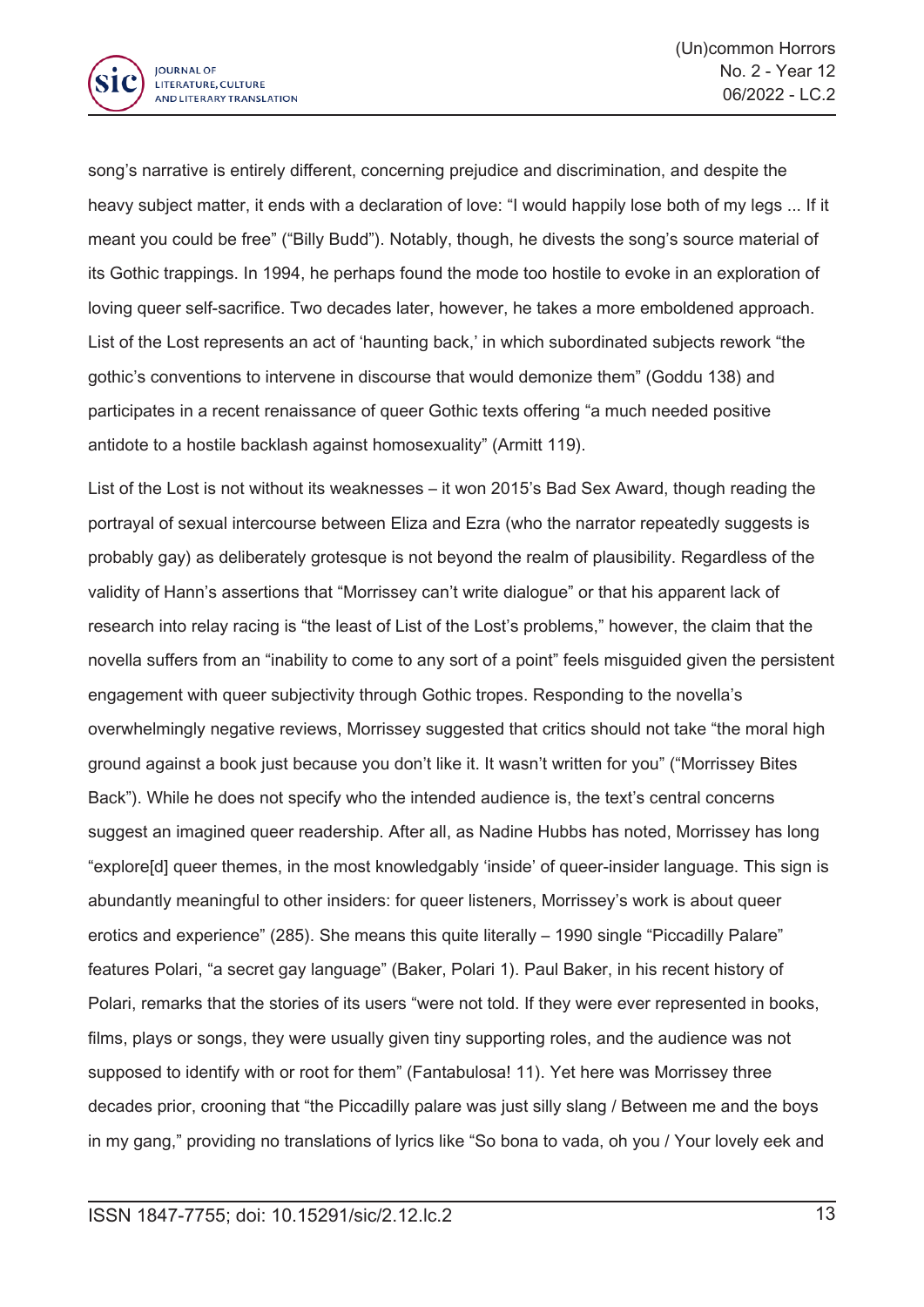

your lovely riah" for non-members – "You wouldn't understand / Good sons like you never do" ("Piccadilly Palare"). The stated aim of Polari – that people turned into criminals for their harmless desires "could not be understood by others" (Baker, Fantabulosa! 11) – is by no means overturned here. Morrissey conveys no desire for mainstream approval.

This refusal to translate an often silenced minoritized experience for <sup>a</sup> majority audience likewise constitutes the heart of List of the Lost's charm. In The Celluloid Closet, the 1996 documentary film based on Vito Russo's book of the same name, gay actor and screenwriter Harvey Fierstein remarks that

*the reading I was given to do in school was always heterosexual, every movie I saw was* heterosexual, and I had to do this translation. I had to translate it to my life rather than seeing my life, which is why when people say to me, 'your work is not really gay work, it's universal'... I say, 'up yours! ... It's gay, and that you can take it and translate it for your own life is very nice, but at *last, I don't have to do the translating; you do.*

With List of the Lost, Morrissey pushes this sentiment to its extreme – the language with which he crafts it is so obscure that translation was ostensibly impossible for much of its mainstream readership. Monique Wittig argues that "[a] text by <sup>a</sup> minority writer is effective only if it succeeds in making the minority point of view universal, only if it is an important literary text" (62). Alan Sinfield, however, contests this view, arguing that

Wittig is right: if you take 'literature' as your reference point, it will draw you towards a 'universal', *i.e. straightgeist (straight-mind), way of thinking. But why should the lesbian or gay man be wanting 'above all to create <sup>a</sup> literary work'? 'Art' and 'literature' are defined by the established gatekeepers as meaningful to heterosexuals. (157)*

Nabeel Zuberi concurs: "the idea of coherence always comes down to one basic question: Whose coherence is it anyway? Coherence is mapped out by particular groups with the most power. If their coherence breaks down, then that allows other more marginalized voices to be heard" (189). This postmodern philosophy echoes Gothic preoccupations. As David Punter argues, the Gothic increasingly "speaks ... with the voice of the repressed; it is relentlessly dissatisfied with the official account of things" (10). Moreover, Horace Walpole, author of The Castle of Otranto (1764), widely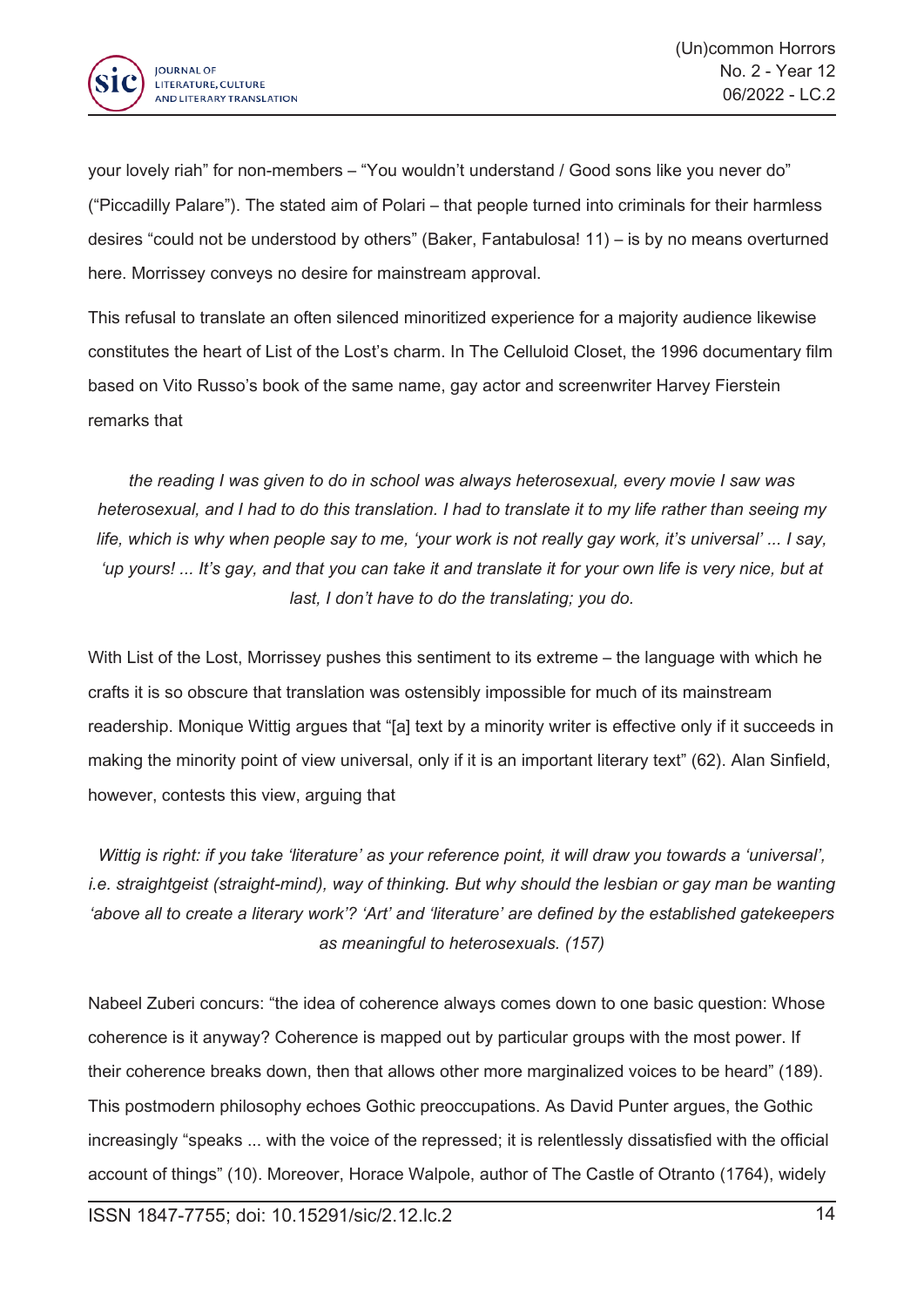

considered the first Gothic novel, distinguished the mode from Classicism precisely by arguing that "[o]ne must have taste to be sensible of the beauties of Grecian architecture; one only wants passions to feel Gothic" (94).

List of the Lost is perhaps most effective when reading focuses not on typical assessments of form but on its fantastical articulation of queer subjectivity, so hard to express in traditional realist terms. Steven Bruhm argues that "[t]he Gothic's basic investment in ravaging history and fragmenting the past meshes with our own investments now as we attempt to reinvent history as <sup>a</sup> way of healing the perpetual loss in modern existence" (274). That, surely, is the point of List of the Lost: to take <sup>a</sup> mode in which queerness has, for centuries, been both visible and monstrous, and to turn that visibility and monstrosity back onto the forces that suppress it. Homophobia is, after all, the cause of many of "the complicated pangs of the empty experiences of flesh-and-blood human figures" and fraught friction of "the reality of what is true against what is permitted to be true" (Morrissey, List of the Lost blurb). It is the reason why, for some – and certainly, it would seem, for Morrissey – "nothing can ever be enough" (List of the Lost blurb).

## **Works Cited**

Almond, Marc. "Jobriath: The Man Who Fell to Earth." The Guardian, 28 Mar. 2012, www.theguardian.com/music/2012/mar/28/jobriath-marc-almond. Accessed 5 June 2022.

Armitt, Lucie. Twentieth-Century Gothic. University of Wales Press, 2011.

Baker, Paul. Fantabulosa! The Story of Polari, Britain's Secret Gay Language. Reaktion Books, 2020.

Baker, Paul. Polari – The Lost Language of Gay Men. Taylor and Francis, 2004.

Bruhm, Steven. "Contemporary Gothic: Why We Need It." The Cambridge Companion to Gothic Fiction, edited by Jerrold E. Hogle, Cambridge University Press, 2002, pp. 259-276.

Butler, Judith. Gender Trouble: Feminism and the Subversion of Identity. 1990. Routledge, 2011.

The Celluloid Closet. Directed by Rob Epstein and Jeffrey Friedman, Channel Four Films and HBO Pictures. YouTube, uploaded by twotoo2two, 2019, www.youtube.com/watch?v=I-

TUF\_GN\_r8&ab\_channel=twotoo2two. Accessed 5 June 2022.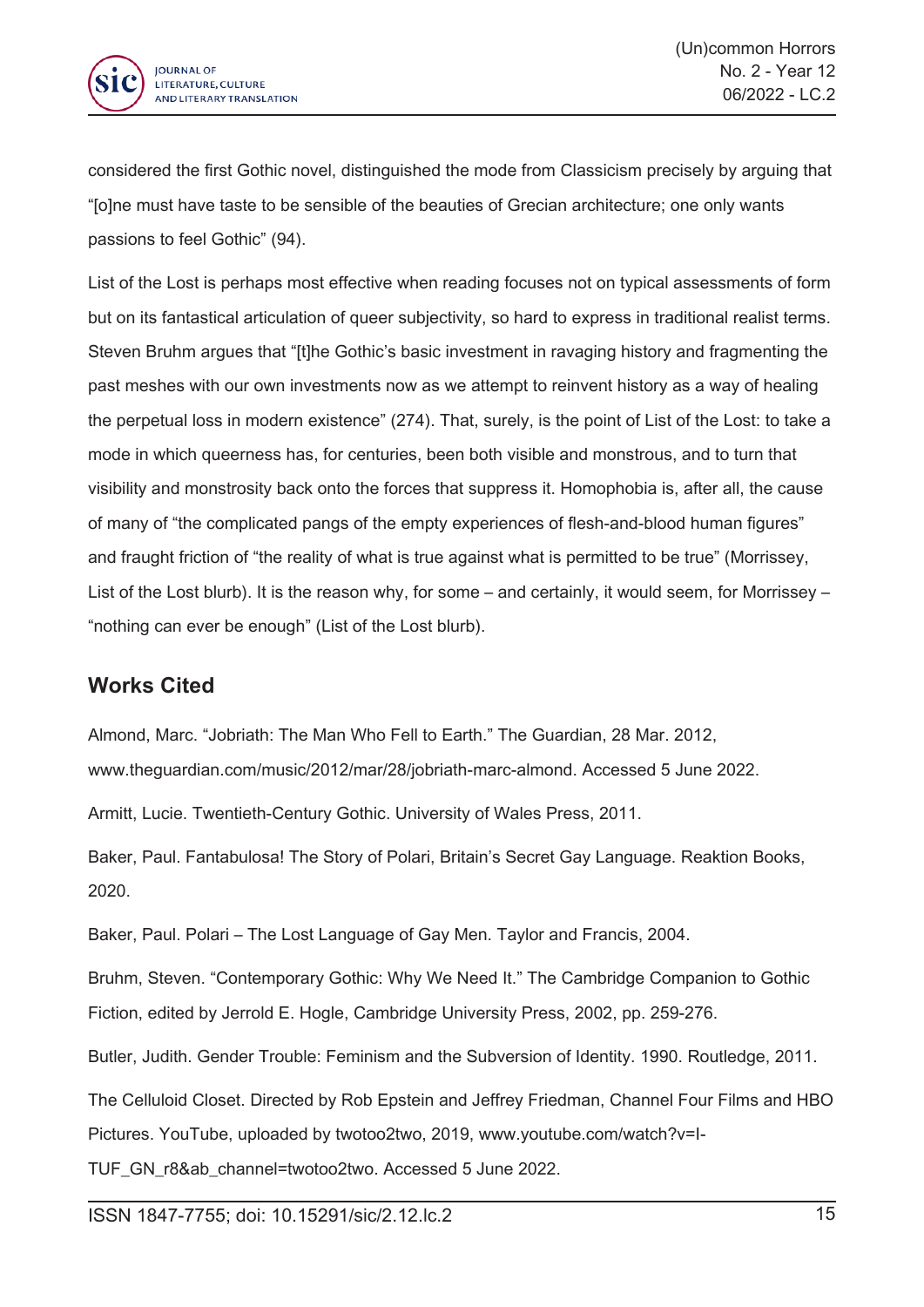

Creech, James. Closet Writing/Gay Reading: The Case of Melville's Pierre. University of Chicago Press, 1993.

Creed, Barbara. The Monstrous-Feminine: Film, Feminism, Psychoanalysis. 1993. Routledge, 2007.

Durant, David. "Ann Radcliffe and the Conservative Gothic." Studies in English Literature, 1500 – 1900, vol. 22, no. 3, 1982, pp. 519-530.

Edelman, Lee. No Future: Queer Theory and the Death Drive. Duke University Press, 2004.

Freccero, Carla. "Queer Spectrality: Haunting the Past." The Spectralities Reader: Ghosts and Haunting in Contemporary Cultural Theory, edited by María del Pilar Blanco and Esther Peeren, Bloomsbury, 2013, pp. 335-360.

Goddu, Teresa. Gothic America: Narrative, History, and Nation. Columbia University Press, 1997.

Haefele-Thomas, Ardel. Queer Others in Victorian Gothic: Transgressing Monstrosity. University of Wales Press, 2012.

Haggerty, George E. Queer Gothic. University of Illinois Press, 2006.

Halberstam, Judith. Skin Shows: Gothic Horror and the Technology of Monsters. Duke University Press, 1995.

Hann, Michael. "Morrissey: What We Learned About Him from List of the Lost." The Guardian, 24 Sept. 2015, www.theguardian.com/music/musicblog/2015/sep/24/morrissey-what-we-learnedabout-him-from-list-of-the-lost. Accessed 5 June 2022.

Hanson, Ellis. "Queer Gothic." The Routledge Companion to Gothic, edited by Catherine Spooner and Emma McEvoy, Routledge, 2007, pp. 174-182.

Hendershot, Cindy. The Animal Within: Masculinity and the Gothic. University of Michigan Press, 1998.

Hubbs, Nadine. "Music of the 'Fourth Gender': Morrissey and the Sexual Politics of Melodic Contour." Genders, vol. 23, no. 1, 1996, pp. 266-296.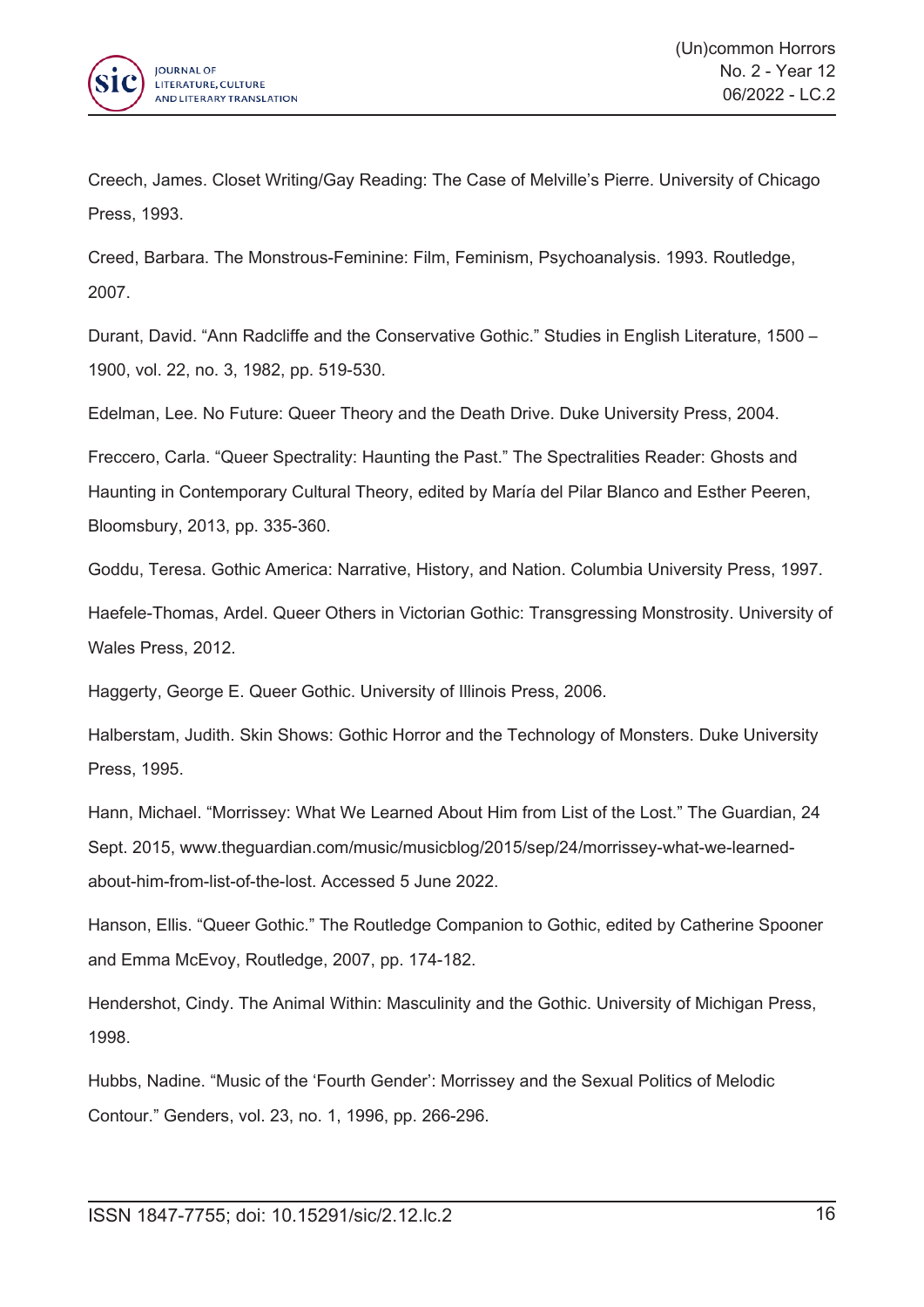

Hughes, William, and Andrew Smith. "Introduction: Queering the Gothic." Queering the Gothic, edited by William Hughes and Andrew Smith, Manchester University Press, 2011, pp. 1-10.

Kristeva, Julia. Powers of Horror: An Essay on Abjection. Translated by Leon S. Roudiez, Colombia University Press, 1982.

Loftus, Brian. "Speaking Silence: The Structures and Strategies of Queer Autobiography." College Literature, vol. 24, no. 1, 1997, pp. 28-44.

Lynch, Joe. "Morrissey's 'Autobiography': Censored Sentences on Intimate Relationship With Jake Walters Reinstated in U.S. Paperback." Billboard, 29 Oct. 2014,

www.billboard.com/articles/news/6296985/morrissey-autobiography-paperback-us-censoredsections. Accessed 5 June 2022.

Martin, Robert K. Hero, Captain, and Stranger: Male Friendship, Social Critique, and Literary Form in the Sea Novels of Herman Melville. University of North Carolina Press, 1986.

Melville, Herman. "Billy Budd, Foretopman." Billy Budd & Other Stories. Wordsworth Editions, 1998, pp. 225-300.

Morrissey. Autobiography. Penguin, 2013.

Morrissey. "Billy Budd." Vauxhall and I. Parlophone, 1994.

Morrissey. "Born to Hang." Unreleased. 1992.

www.youtube.com/watch?v=hS9Fw68JAGY&ab\_channel=BeautifulOnes. Accessed 5 June 2022.

Morrissey. "I Am Hated For Loving." Vauxhall and I. Parlophone, 1994.

Morrissey. "I Have Forgiven Jesus." You Are The Quarry. Attack Records, 2004.

Morrissey. List of the Lost. Penguin, 2015.

Morrissey. "Morrissey Bites Back at Book Critics." Contactmusic, 3 Nov. 2015,

www.contactmusic.com/morrissey/news/morrissey-bites-back-at-book-critics\_5008560. Accessed 5 June 2022.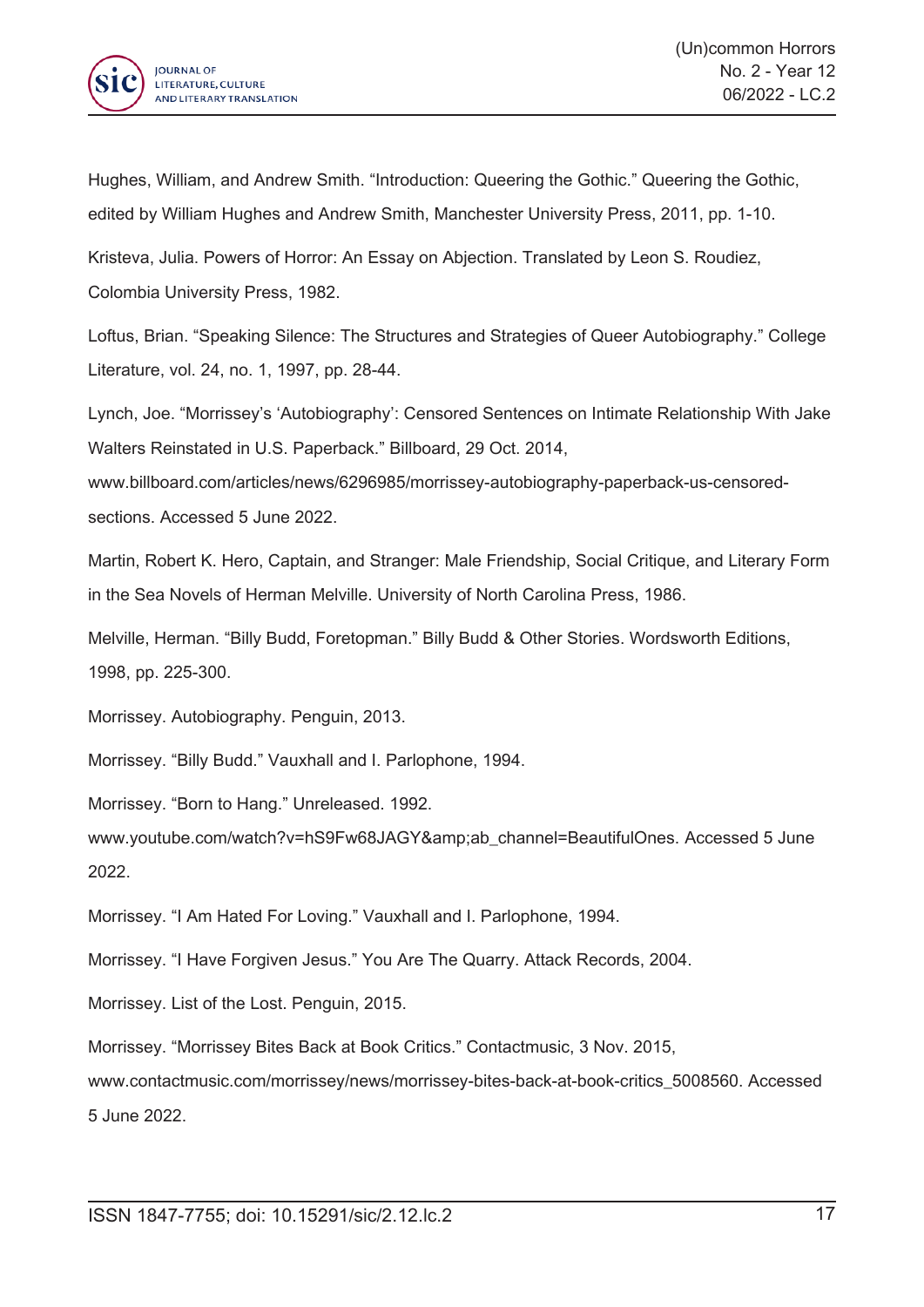

Morrissey. "Morrissey's Novel List of the Lost is Published this Thursday by Penguin Books (UK)." True-To-You: A Morrissey Zine, 23 Sept. 2015, web.archive.org/web/20150926003609/http://trueto-you.net/morrissey\_news\_150923\_03. Accessed 5 June 2022.

Morrissey. "Piccadilly Palare." Piccadilly Palare. HMV, 1990.

Morrissey. "The Soft Touch." Q Magazine, Dec. 1989, web.archive.org/web/19981206004332/ http://www.compsoc.man.ac.uk/~moz/quotes/qdec1989.htm. Accessed 5 June 2022.

Morrissey. "Statement." True-To-You: A Morrissey Zine, 19 Oct. 2013, web.archive.org/web/20131024020237/http://true-to-you.net/morrissey\_news\_131019\_01. Accessed 5 June 2022.

Morrissey. "You Have Killed Me." Ringleader of the Tormentors. Sanctuary Records, 2006.

Patterson, Jennifer. Queering Sexual Violence: Radical Voices from Within the Anti-Violence Movement. Riverdale Avenue Books, 2016.

Pew Research Centre. "Religious Landscape Study: Views About Homosexuality." 2022, www.pewresearch.org/religion/religious-landscape-study/views-about-homosexuality. Accessed 5 June 2022.

Rigby, Mair. "'Do You Share My Madness?': Frankenstein's Queer Gothic." Queering the Gothic, edited by William Hughes and Andrew Smith, Manchester University Press, 2009, pp. 36-54.

Sherwin, Adam. "List of the Lost by Morrissey, First Read: Debut Novel is <sup>a</sup> Leaden Festival of Self-Pity." The Independent, 24 Sept. 2015, www.independent.co.uk/artsentertainment/books/reviews/list-of-the-lost-by-morrissey-first-read-debut-novel-is-a-leadenfestival-of-self-pity-10515977.html. Accessed 5 June 2022.

Sinfield, Alan. Gay and After: Gender, Culture and Consumption. Serpent's Tail, 1998.

Spengemann, William C. The Forms of Autobiography: Episodes in the History of <sup>a</sup> Literary Genre. Yale University Press, 1980.

Spooner, Catherine, and Emma McEvoy. "Introduction." The Routledge Companion to Gothic, edited by Catherine Spooner and Emma McEvoy, Routledge, 2007, pp. 1-4.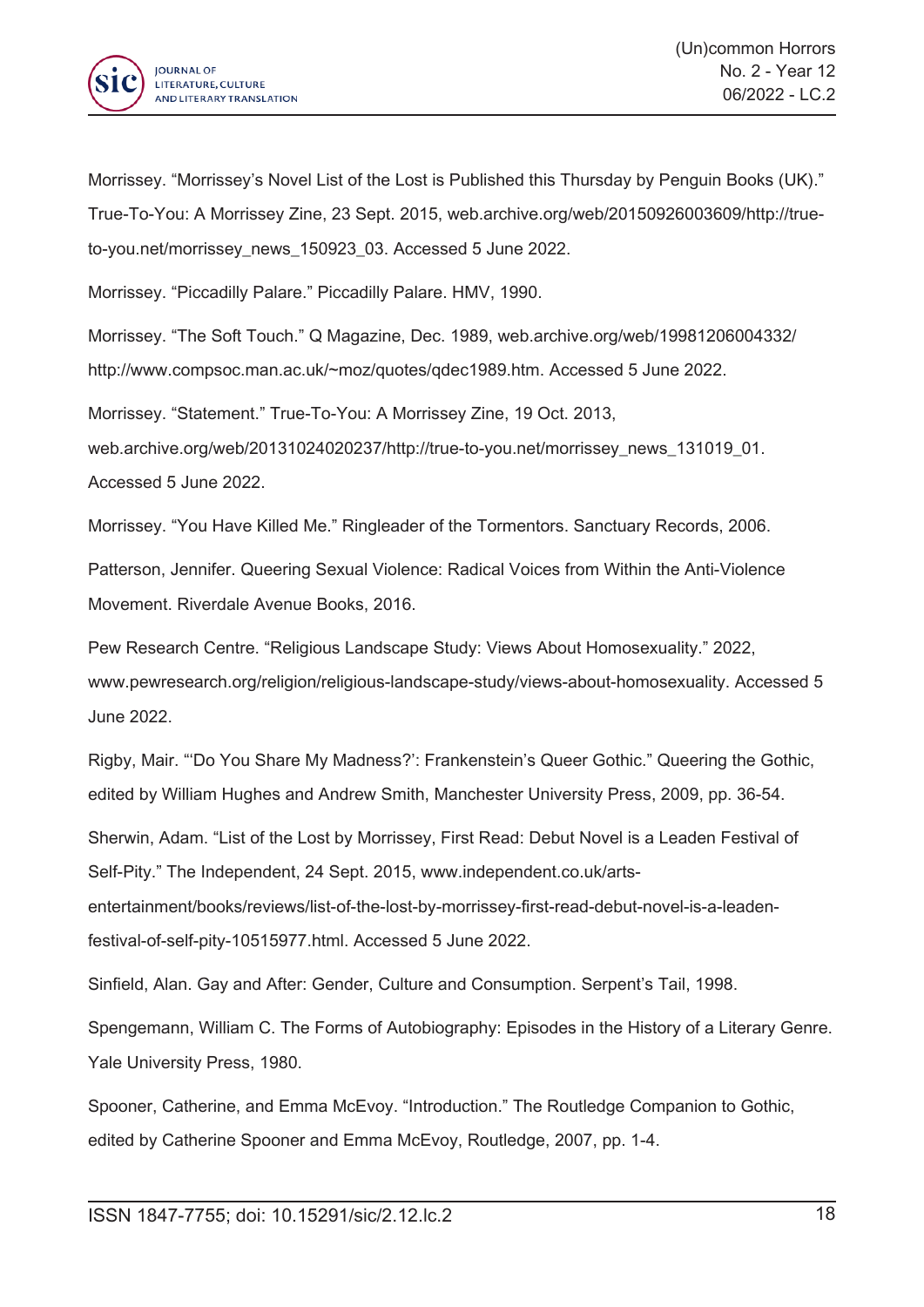

The Smiths. "Back to the Old House." Hatful of Hollow. Rough Trade Records, 1984.

The Smiths. "Cemetry Gates." The Queen is Dead. Rough Trade Records, 1986.

Townshend, Dale. "'Love in <sup>a</sup> Convent': Or, Gothic and the Perverse Father of Queer Enjoyment." Queering the Gothic, edited by William Hughes and Andrew Smith, Manchester University Press, 2011. pp. 11-35.

Victims First. "Myths About Rape and Sexual Violence." www.victims-first.org.uk/what-wedo/myths-about-rape-and-sexual-violence. Accessed 5 June 2022.

Walpole, Horace. "Anecdotes of Painting in England." The Works of Horatio Walpole, Earl of Orford , Volume 3. G. G. and J. Robinson, 1798, pp. 1-512.

Wittig, Monique. "The Point of View: Universal or Particular?" The Straight Mind and Other Essays. Harvester, 1992. pp. 59-65.

Zuberi, Nabeel. "Postmodernism and Television: Speaking of Twin Peaks." Full of Secrets: Critical Approaches to Twin Peaks, edited by David Lavery, Wayne University Press, 1995, pp. 173-195.